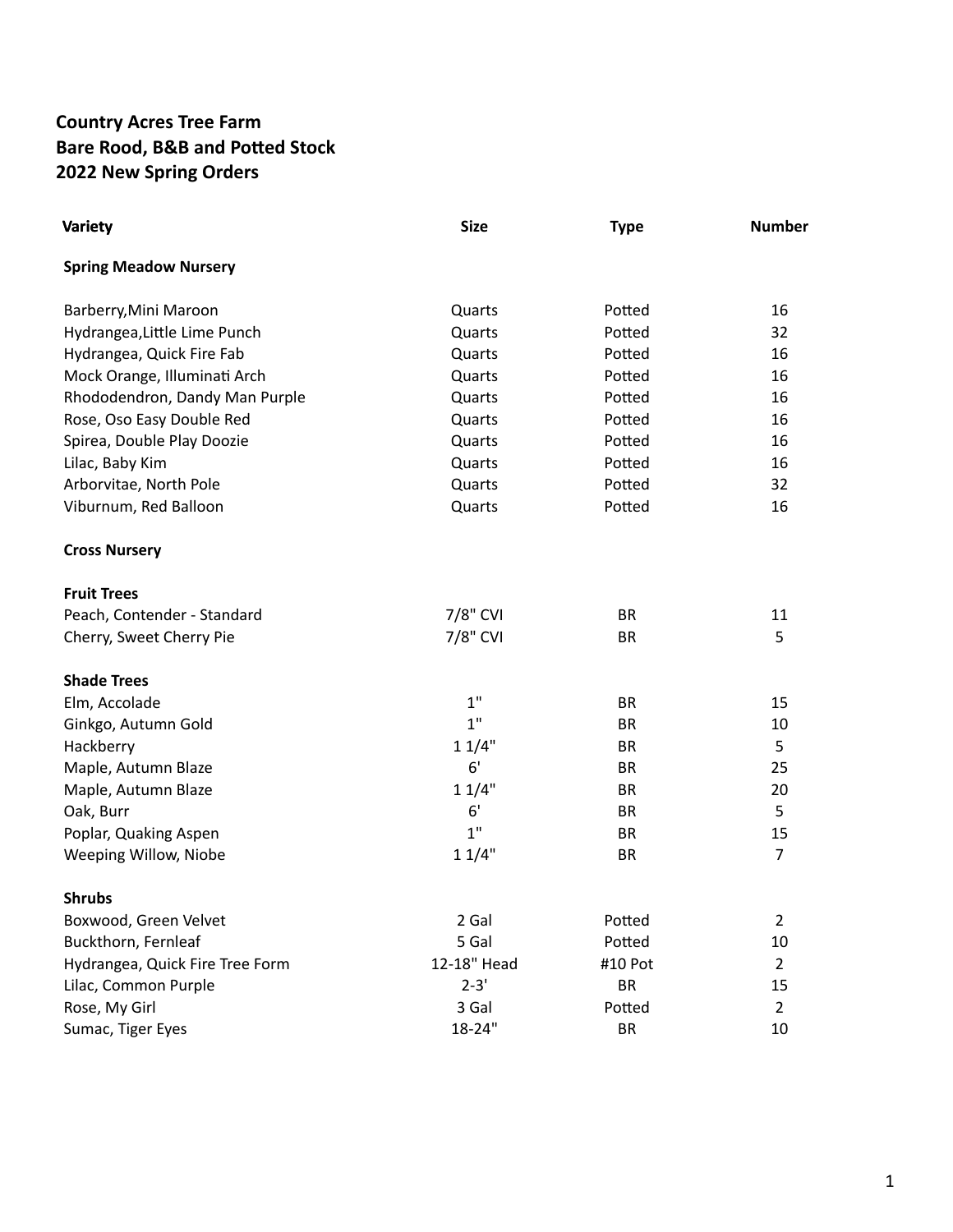| Variety                         | <b>Size</b>  | <b>Type</b>    | <b>Number</b>  |
|---------------------------------|--------------|----------------|----------------|
| <b>Evergreens</b>               |              |                |                |
| Arborvitae, Holmstrup Pyramidal | 3 Gal        | Potted         | $\overline{2}$ |
| Arborvitae, Holmstrup Pyramidal | 5'           | B&B            | $\overline{2}$ |
| Arborvitae, Hetz Midget         | 5 Gal        | Potted         | $\mathbf{1}$   |
| <b>Cross Nursery</b>            |              |                |                |
| Spruce, Blue Globe              | 5 Gal        | Potted         | $\overline{2}$ |
| Spruce, Hoopsi Blue             | 6'           | B&B            | 3              |
| Spruce, Hoopsi Blue             | 7'           | <b>B&amp;B</b> | 9              |
| Spruce, Norway Weeping          | #20 Cont     | Potted         | $\overline{2}$ |
| <b>Nursery Wholesalers</b>      |              |                |                |
| Maple, Autumn Blaze             | 21/2"        | B&B            | 10             |
| Maple, Autumn Blaze             | 3"           | B&B            | 5              |
| Mountain Ash, Cardinal          | 11/4"        | <b>BR</b>      | 3              |
| Anderson Nurseries, Inc.        |              |                |                |
| Spruce, Black Hills             | $7 - 8'$     | B&B            | 15             |
| J. Frank Schmidt                |              |                |                |
| Coffee Tree, Kentucky Espresso  | 11/4"        | <b>BR</b>      | 5              |
| Crabapple, Rasberry Spear       | 11/2"        | <b>BR</b>      | 10             |
| Crabapple, Ivory Spear          | 11/4"        | <b>BR</b>      | 10             |
| Crabapple, Sparkling Spirit     | #1 Head      | <b>BR</b>      | 5              |
| Elm, Accolade                   | 11/4"        | <b>BR</b>      | 10             |
| Maple, Morthern Glow multi-stem | 3'           | <b>BR</b>      | 10             |
| Maple, Green Mountain Sugar     | 11/4"        | BR             | 5              |
| Maple, Crimson Sunset           | 13/4"        | <b>BR</b>      | 5              |
| Maple, Autumn Blaze             | 2"           | BR             | 20             |
| Redbud, Heart's Desire          | 1"           | <b>BR</b>      | 5              |
| <b>Jim Whiting Nursery</b>      |              |                |                |
| Crabapple, Profusion            | $7 - 8'$     | <b>BR</b>      | 15             |
| Hackberry                       | $1 - 11/4"$  | BR             | 10             |
| Hackberry                       | $13/4 - 2"$  | BR             | 5              |
| Honeylocust, Shademaster        | $6 - 8'$     | <b>BR</b>      | 20             |
| Linden, Glenleven               | $1 - 11/4"$  | <b>BR</b>      | 15             |
| Linden, Glenleven               | $6 - 8'$     | BR             | 5              |
| Maple, Amur Single Stem         | $5-6'$       | <b>BR</b>      | 15             |
| Maple, Autumn Fantasy           | $11/4-11/2"$ | BR             | 20             |
| Maple, Norway                   | $1 - 11/4"$  | <b>BR</b>      | 20             |